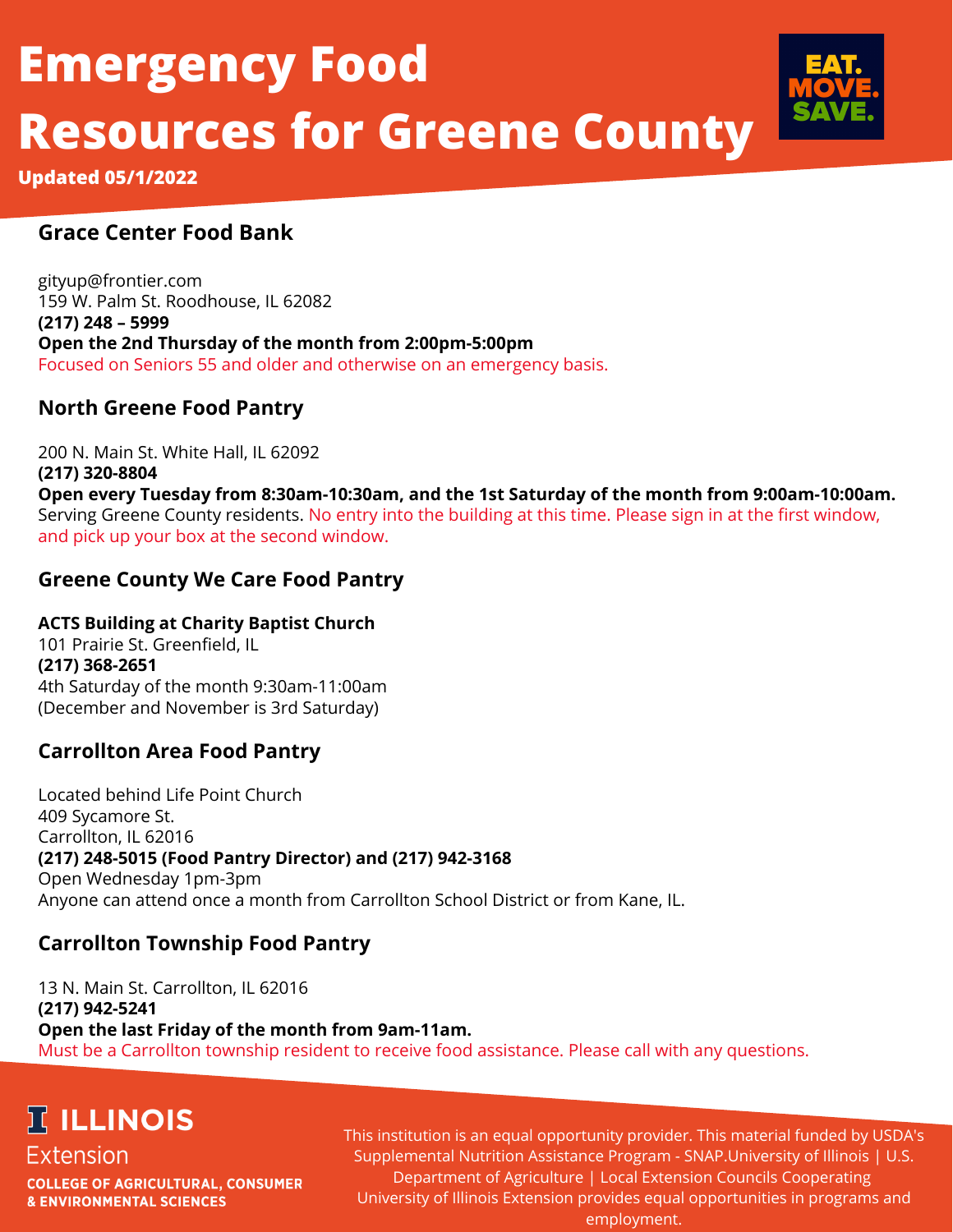# **Emergency Food Resources for Greene County**



**Updated 05/1/2022**

#### **Son Shine Food Pantry**

104 N. Public Rd, Fieldon, IL 62031 **618-535-3112** Everyone's welcome and there is no income restriction. Open the 1st and 3rd Thursday of the month from 9am - 12pm.

#### **Guardian Angel Food Pantry**

104 N. Public Rd. Fieldon, IL 62031 **618-462-0634** 1st Monday of January, April, July and October. No income requirements.

#### **Resurrection Southern Baptist Mission**

(Serving Greene, Calhoun, and Jersey Counties) 508 W. Pine St., Jerseyville, IL **(618) 535-3112 The food boxes can be picked up the 2nd Thursday of the month.** Senior food box is available for senior's 60 and older. Eligible seniors will need to fill out an application and each application is available for 3 years.

#### **Diane's Food Pantry**

508 W. Pine St. Jerseyville, IL 62052 **(618) 567-5877 1st and the last Thursday of the month 10am- 1pm.** www.facebook.com/gotfaith.jerseycounty for Monday fresh produce donation when available. (Serving Greene, Calhoun, and Jersey Counties) Senior activities available during food pantry hours. Clothing Store with donated new clothing from Cato's and Walmart also available Tuesday and Saturday from 10am-1pm.

#### **Meals on Wheels - Illinois Valley Economic Development Corporation - Greene County Senior Citizens Center**

320 N. 5th St. Carrollton, IL 62016 **(217) 942-6414**

## **TELLINOIS**

Extension **COLLEGE OF AGRICULTURAL, CONSUMER & ENVIRONMENTAL SCIENCES** 

This institution is an equal opportunity provider. This material funded by USDA's Supplemental Nutrition Assistance Program - SNAP.University of Illinois | U.S. Department of Agriculture | Local Extension Councils Cooperating University of Illinois Extension provides equal opportunities in programs and employment.